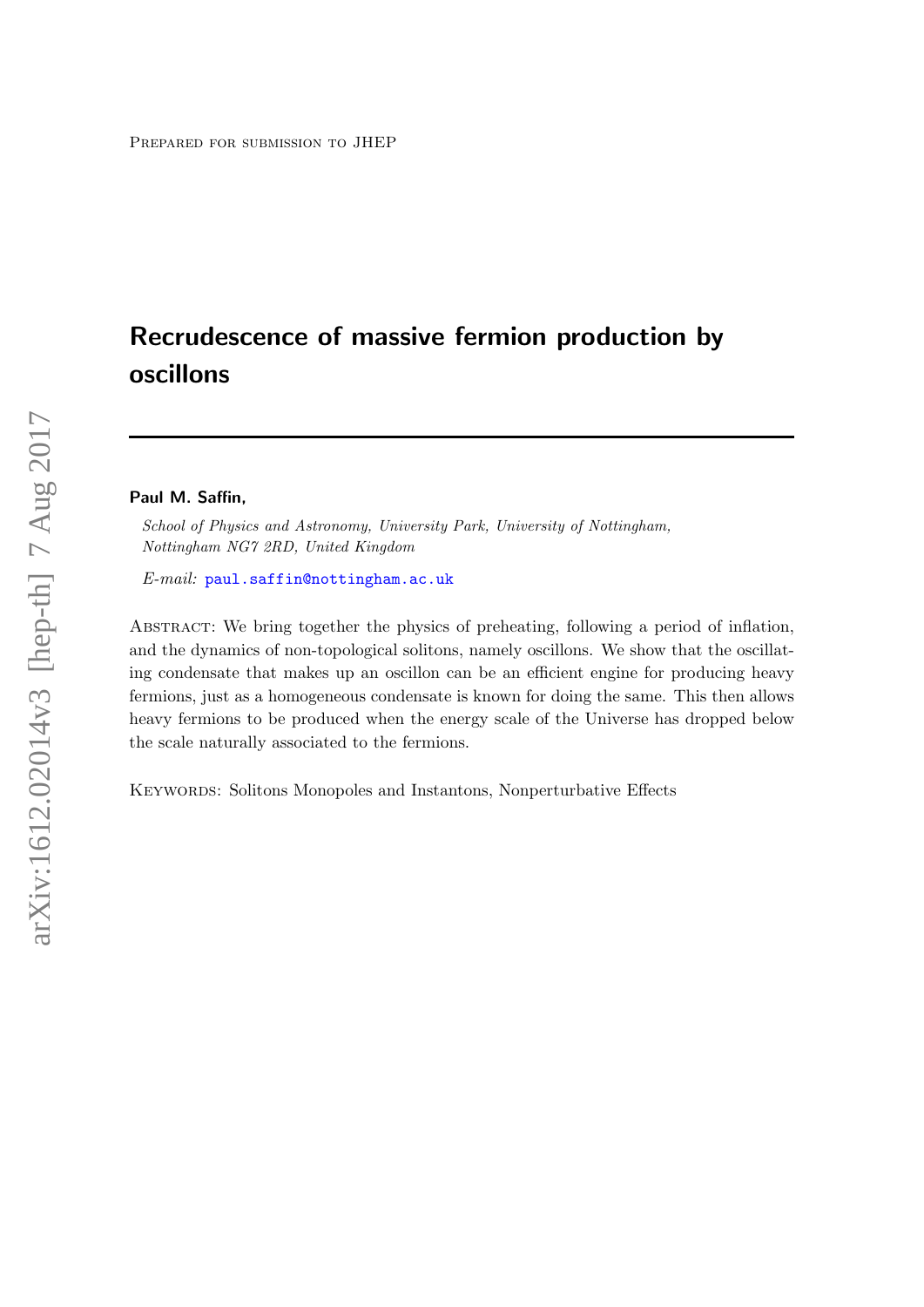# Contents

| 1 Introduction                             | 1                       |
|--------------------------------------------|-------------------------|
| 2 Equations of motion                      | $\bf{3}$                |
| 3 Free fermion evolution                   | $\bf{3}$                |
| 4 Including the oscillon                   | $\overline{\mathbf{4}}$ |
| 4.1 Fermion sector                         | $\overline{4}$          |
| 5 Results: flat-topped oscillons           | 6                       |
| 5.1 flat-topped oscillons                  | $\boldsymbol{6}$        |
| 5.2 Gaussian oscillons                     | 9                       |
| 6 Conclusion and discussion                | $\boldsymbol{9}$        |
| A Scalar sector: flat-topped oscillons     | <b>10</b>               |
| <b>B</b> Scalar sector: Gaussian oscillons | 11                      |

# <span id="page-1-0"></span>1 Introduction

The period in the early Universe following an inflationary epoch can be a rather explosive time. In many models of inflation the Universe transforms from a cold, empty, near de Sitter phase into a hot environment, via some sort of resonant behaviour of the fields [\[1\]](#page-11-1). The basic idea is that the inflaton forms a (nearly) homogeneous oscillating condensate and some modes of a daughter species, to which the inflaton is coupled, are in resonance with the oscillations, causing their particle number to grow exponentially. This (p)reheating scenario has found many uses in early-Universe cosmology, including the production of gravitational waves [\[2\]](#page-11-2); non-thermal phase transitions and the formation of topological [\[3\]](#page-11-3) and non-topological defects [\[4\]](#page-11-4)[\[5\]](#page-12-0); baryogenesis [\[6\]](#page-12-1).

This great enhancement in particle number is not available to fermions, as they must satisfy the Pauli exclusion principle, which limits their number occupancy to unity. This Pauli-blocking was initially believed to mean that a perturbative calculation of fermion effects would suffice, and that their presence would not significantly affect the inflaton decay [\[1\]](#page-11-1). The physics of such a decay process ignores the coherent nature of the inflaton and treats the fermion production as coming from the decay of single inflaton particles, leading to a decay rate of  $\Gamma_{\phi \to \psi \psi} = \frac{\xi^2 m_\phi}{8\pi}$  $\frac{m_{\phi}}{8\pi}$ , and a narrow peak in the spectrum centred around  $m_{\phi}/2$ , where  $\xi$  is the Yukawa coupling and  $m_{\phi}$  the inflaton mass [\[1\]](#page-11-1). However, the equation of motion that governs the mode functions for the fermion field are, in fact, rather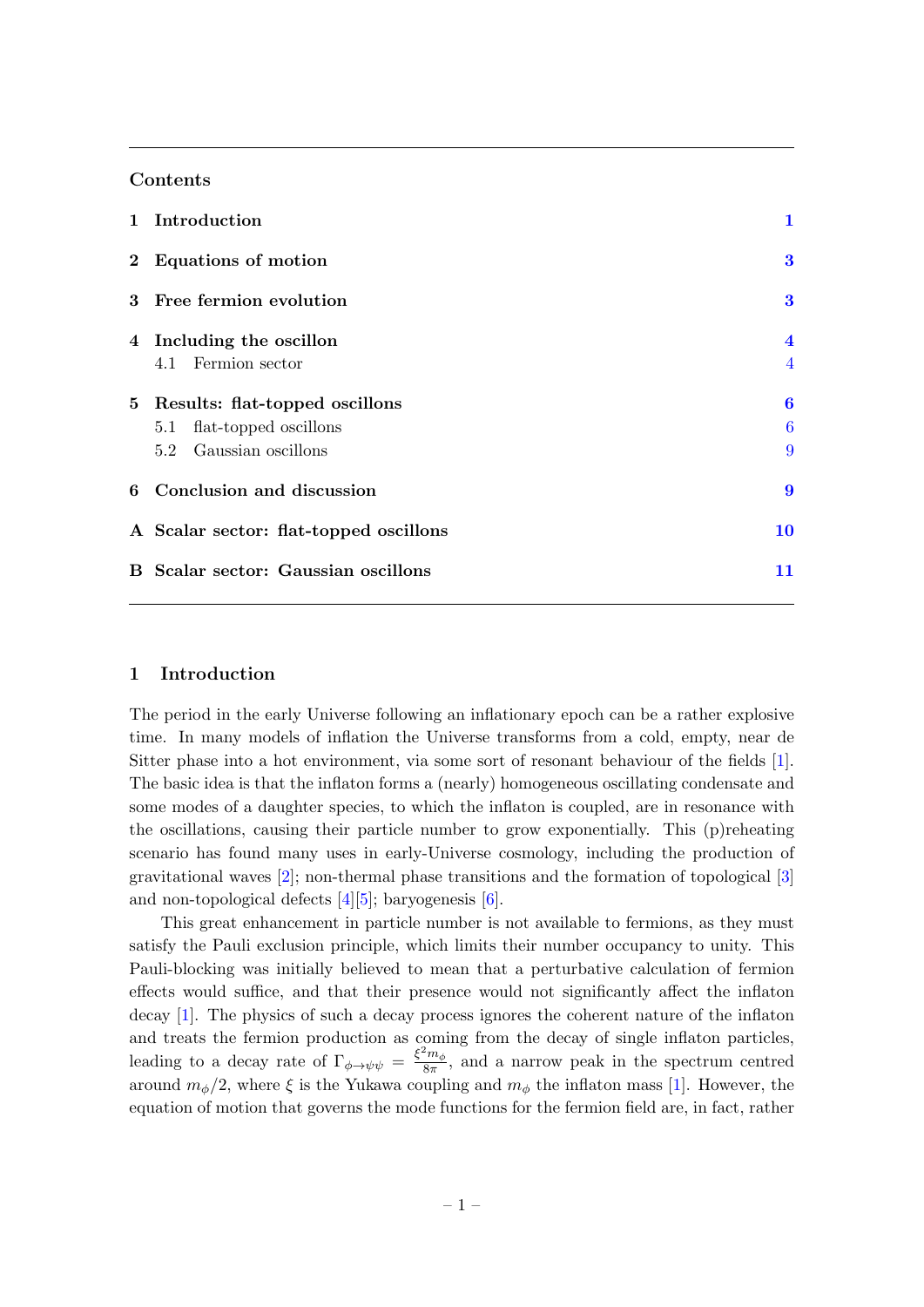similar to those that appear in bosonic preheating, and while they do indeed exclude the possibility of the particle number exceeding unity, it is clear that the perturbative approach is insufficient, as noted by [\[7\]](#page-12-2). The importance of this departure from the perturbative result was stressed in [\[8\]](#page-12-3), where it was found that fermions could get excited within tens of inflaton oscillations, as opposed to the  $\sim 10^{14}$  predicted by the perturbative calculation.

A further distinction between bosonic and fermionic preheating is that the effective mass of fermions can vanish as the condensate evolves through certain values, making their creation much easier than bosons (see [\[9\]](#page-12-4) for a clear comparison of fermion and boson production due to preheating). This effect was utilised for leptogenesis in [\[10\]](#page-12-5) to produce massive right-handed neutrinos, orders of magnitude heavier than the oscillating inflaton field. This interesting effect means that fermions may be created in significant numbers, even when the energy scale of the Universe has dropped below the natural energy scale of the fermions, leading to a recrudescence of their production.

The first studies of fermions coupled to a scalar condensate used a mode function approach, taking the condensate to be homogeneous. This was later extended, using techniques such as those pioneered in [\[11\]](#page-12-6), to include inhomogeneities, as well as back-reaction. This led to a better understanding of how the homogeneous-condensate assumption underestimates the fermion production rate [\[12\]](#page-12-7). Indeed, the decay of oscillons was briefly described in [\[11\]](#page-12-6), but from a different perspective that we pursue here.

The aim of this paper is to study the localized regions of oscillating condensate known as oscillons [\[13\]](#page-12-8), and focus on how they emit massive fermions. If we view them as small lumps of preheating-phase physics, we might expect them to be able to emit heavy fermions rather efficiently, just as homogeneous preheating does. In this initial study we shall ignore the effects of back-reaction from the fermions onto the oscillon, and use techniques introduced by Cohen, Coleman, Georgi and Manohar [\[14\]](#page-12-9), and followed up by [\[15\]](#page-12-10). In these the authors examined fermion emission from Q-balls [\[16\]](#page-12-11), and calculated the particle production using a Bogoliubov-type analysis. In practical terms, the difference that makes the calculation more involved for oscillons, is that their amplitude is not constant, but this is also what leads to the fermion emission not being just a surface effect, unlike for Q-balls [\[14\]](#page-12-9).

We study two models for a spherical, localised, oscillating condensate; one where the condensate has a broad almost homogeneous core, and one where the condensate profile is Gaussian. In our calculation the condensate is considered as an external source, and the dynamics of the oscillon itself are not examined, rather we look to see how fermions react to the condensate. Nevertheless, it is of interest to see what models produce such condensates, and these are described in the appendices.

The layout of the paper is as follows: In section [2](#page-3-0) we set out the basic spherical fermion ansatz, and describe the equations of motion, with the relevant mode functions for quantising the fermi field calculated in section [3.](#page-3-1) In section [4](#page-4-0) we describe how to include the oscillon, with our results presented in [5.1](#page-6-1) and [5.2](#page-9-0) for the flat-topped and Gaussian oscillons respectively, with these oscillon models being described in appendices [A](#page-10-0) and [B.](#page-11-0) We conclude in section [6.](#page-9-1)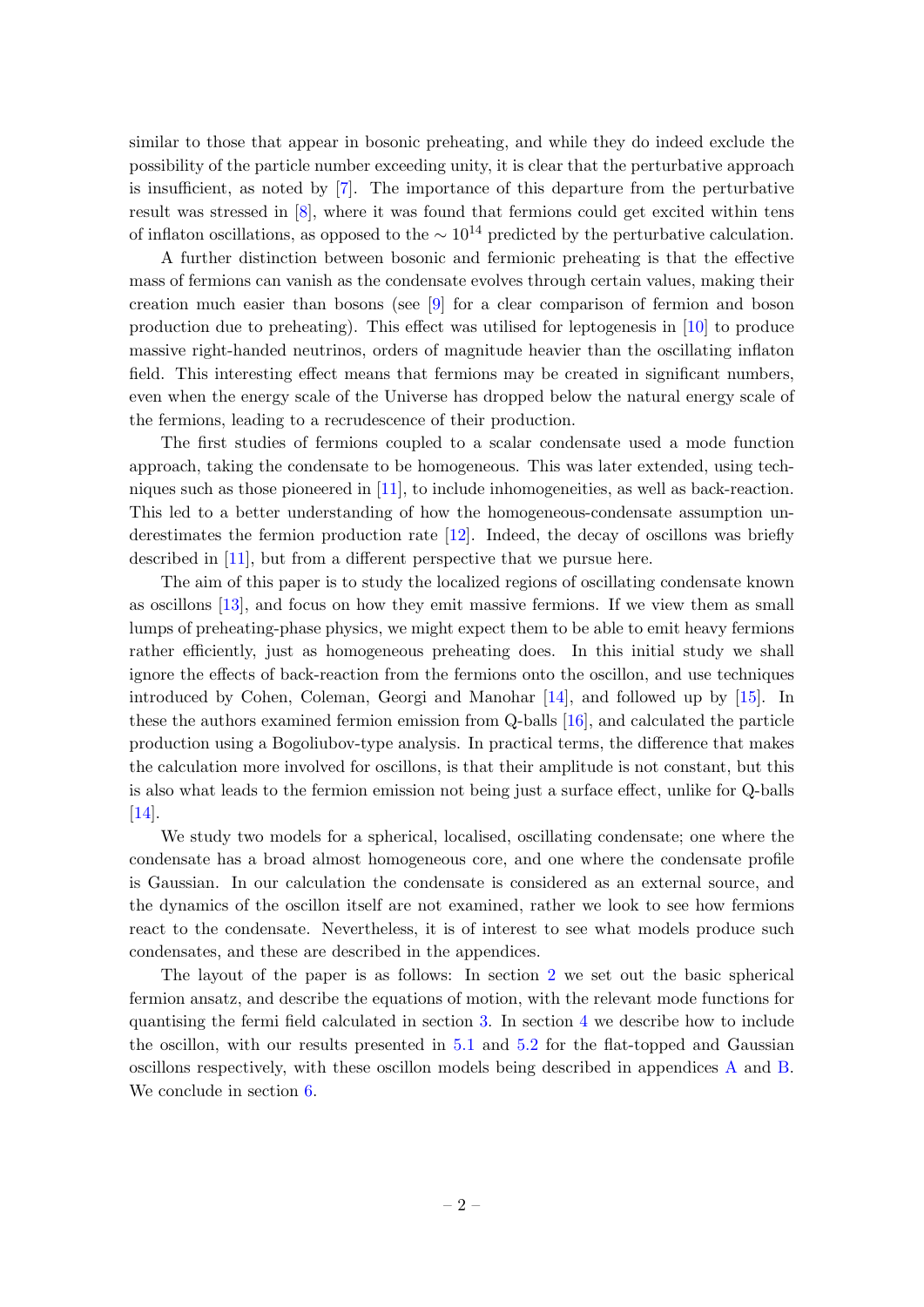## <span id="page-3-0"></span>2 Equations of motion

In this we will not assume that the effective fermion mass,  $\mu$ , is a constant, as the Yukawa coupling between the scalar and fermion will contribute to  $\mu$ . We shall, however, take it to be spherically symmetric, as the oscillon that contributes to  $\mu$  will be taken to be spherical. This allows us, using standard spherical harmonic spinors  $\Omega_{j,l\pm,M}$  [\[17\]](#page-12-12), to write down an ansatz for the solution to the Dirac equation in terms of functions that depend solely on  $t$ and  $r$ ,

<span id="page-3-4"></span>
$$
\Psi_{j,M}(t,\underline{r}) = \begin{pmatrix} f_1(t,r)\Omega_{j,l_+,M}(\theta,\phi) \\ g_1(t,r)\Omega_{j,l_-,M}(\theta,\phi) \end{pmatrix} + \begin{pmatrix} f_2(t,r)\Omega_{j,l_-,M}(\theta,\phi) \\ g_2(t,r)\Omega_{j,l_+,M}(\theta,\phi) \end{pmatrix}.
$$
(2.1)

This is substituted into the Dirac equation to find the equations of motion for the functions  $f_i(t,r)$  and  $g_i(t,r)$ , for example

<span id="page-3-3"></span>
$$
\dot{f}_1 = i\mu f_1 + g_1' - \frac{j - 1/2}{r} g_1,\tag{2.2}
$$

$$
\dot{g}_1 = -i\mu g_1 + f_1' + \frac{j + 3/2}{r} f_1. \tag{2.3}
$$

# <span id="page-3-1"></span>3 Free fermion evolution

In order to define a vacuum state for the fermion we need to know the mode functions for the Dirac equation in the absence of an oscillon. For this we consider constant- $\mu$ , definite energy/wavenumber solutions of the Dirac equation,  $\Psi_{j,M}^{\pm(\alpha)}(t,\underline{r};k)$ ,

<span id="page-3-2"></span>
$$
\Psi_{j,M}^{+(\alpha)} = e^{-i\omega t} U_{j,M}^{(\alpha)}(\underline{r};k), \quad \Psi_{j,M}^{-(\alpha)} = e^{i\omega t} V_{j,M}^{(\alpha)}(\underline{r};k),
$$

where  $U^{(\alpha)}$  and  $V^{(\alpha)}$  are found to be

$$
U_{j,M}^{(1,2)}(\underline{r};k) = \frac{k}{\sqrt{\pi\omega}} \left( \frac{\sqrt{\omega-\mu}}{\pm i\sqrt{\omega+\mu}} \frac{j_{l\pm}(kr)}{j_{l\mp}(kr)} \frac{\Omega_{j,l\pm,M}}{\Omega_{j,l\mp,M}} \right),
$$
(3.1)

$$
V_{j,M}^{(1,2)}(\underline{r};k) = \frac{k}{\sqrt{\pi\omega}} \left( \frac{\pm i\sqrt{\omega+\mu}}{\sqrt{\omega-\mu}} j_{l_{\pm}}(kr) \Omega_{j,l_{\pm},M} \right),
$$
  
\n
$$
\omega = +\sqrt{\mu^2 + k^2}.
$$
\n(3.2)

These play the role of the usual  $U$  and  $V$  plane-wave modes in Minkowski space Cartesian co-ordinates, with the  $j_l(kr)$  being spherical Bessel functions. The particular factors appearing [\(3.1-3.2\)](#page-3-2) are chosen such that

$$
\int d^3x \; U_{j,M}^{(\alpha)\dagger}(\underline{r};k) U_{j',M'}^{(\alpha)}(\underline{r};k') = \delta_{jj'} \delta_{MM'} \delta(k-k'),
$$

with a similar relation for the  $V$ , as well as the U being orthogonal to the V under the same inner product.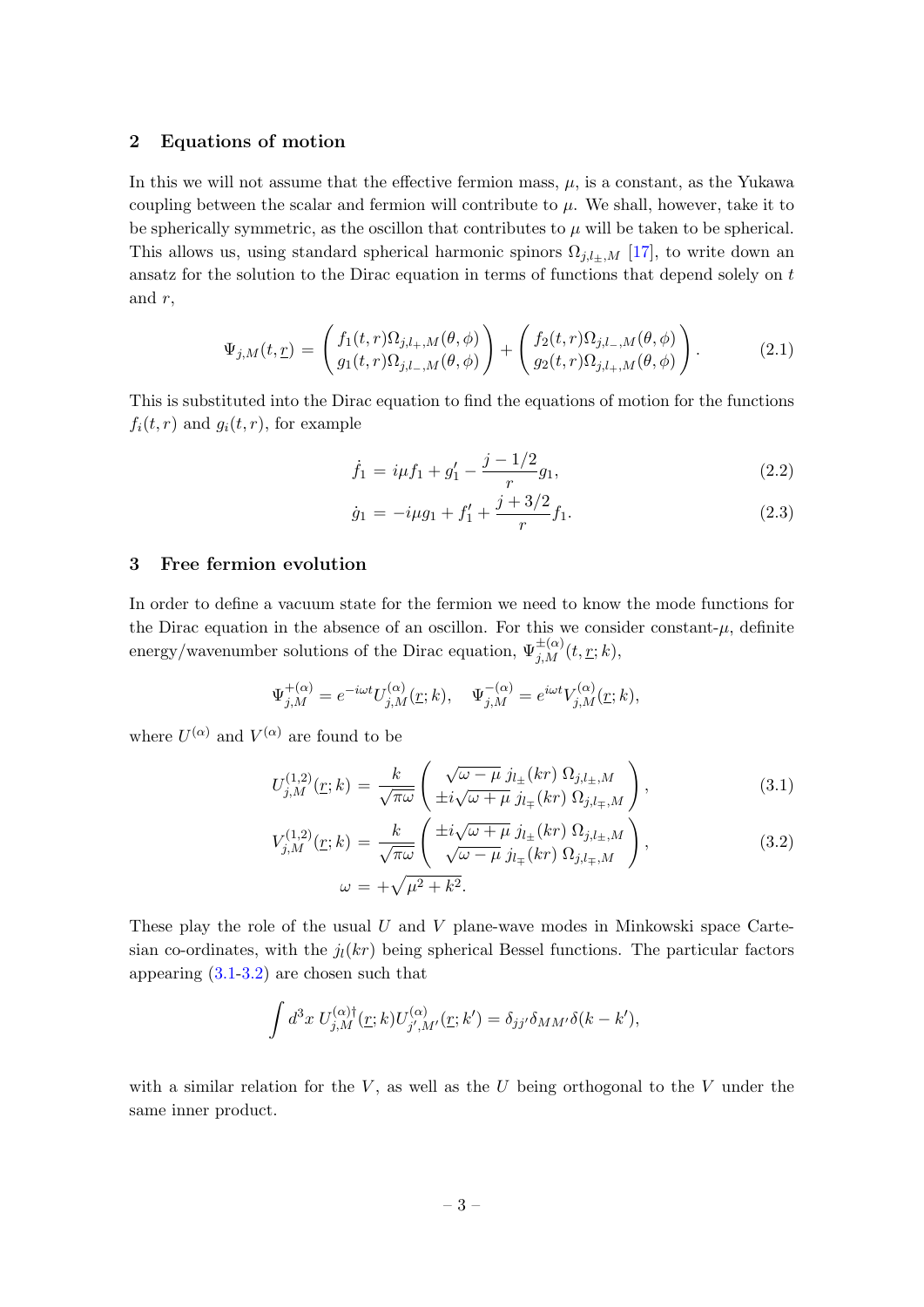With the basic wave solutions found and normalized, we may consider quantization, and so we expand a general wave operator as

$$
\hat{\Psi}(t,\underline{r}) = \sum_{\alpha,j,M} \int dk \left\{ \hat{b}_{(\alpha)}(k,j,M) e^{-i\omega t} U_{j,M}^{(\alpha)}(\underline{r};k) + \hat{d}_{(\alpha)}^{\dagger}(k,j,M) e^{i\omega t} V_{j,M}^{(\alpha)}(\underline{r};k) \right\},\,
$$

and find that taking the canonical anti-commutation relation for  $\hat{\Psi}$  and its conjugate leads to

$$
\left\{\hat{b}_{(\alpha)}(k,j,M),\hat{b}_{(\alpha')}^{\dagger}(k',j',M')\right\}=\delta_{\alpha\alpha'}\delta_{jj'}\delta_{MM'}\delta(k-k'),
$$

with a similar relation for  $\hat{d}$ . While it certainly proves useful to calculate the above mode functions, they do not constitute the basis of interest for our problem, rather we look to a basis that utilises incoming and outgoing modes. This we do in the next section.

## <span id="page-4-0"></span>4 Including the oscillon

#### <span id="page-4-1"></span>4.1 Fermion sector

Before we get to the solution in the presence of the oscillon we note from [\(2.2-2.3\)](#page-3-3) and [\(2.1\)](#page-3-4) that time evolution couples  $f_1$  to  $g_1$ , and it couples  $f_2$  to  $g_2$ . In terms of the  $U^{(\alpha)}$ and  $V^{(\alpha)}$  modes this means  $U^{(1)}$  is paired with  $V^{(1)}$ , while  $U^{(2)}$  is paired with  $V^{(2)}$ . So, we may introduce another basis of functions (the scattering basis) that are also solutions for constant  $\mu$ . One of these basis functions is, schematically,

<span id="page-4-2"></span>
$$
\chi_1 \sim e^{-i\omega t} U^{(1)}(\underline{r}, k | h^{(2)}) + e^{-i\omega t} R_1 U^{(1)}(\underline{r}, k | h^{(1)}) + e^{i\omega t} T_1 V^{(1)}(\underline{r}, k | h^{(1)}).
$$
 (4.1)

This solution has an extra argument for  $U^{(1)}$  and  $V^{(1)}$ , namely  $h^{(1,2)}$ , which is to indicate that the  $j_l(kr)$  of [\(3.1-3.2\)](#page-3-2) are to be replaced by spherical Bessel functions of the third kind  $(h_n^{(1,2)} = j_n \pm iy_n)$ . This means that they are still solutions to the equations of motion, but are only regular away from the origin. In fact, we will only be interested in this form at radii  $r \gg R_{osc}$ , which is where we shall make our measurements of particle number. Note that at large radius,  $h^{(1)} \sim \frac{1}{kr} e^{ikr}$  and so corresponds to an outgoing wave, while  $h^{(2)}$  corresponds to an ingoing wave. We now think about wavepackets formed from such solutions, rather than the pure frequency modes, and then we see that at early times  $(4.1)$ should be thought of as an ingoing  $U^{(1)}$  mode, and at late times it is a combination of outgoing  $U^{(1)}$  and outgoing  $V^{(1)}$ , in proportion determined by  $R_1$  and  $T_1$ .

Unlike the Q-balls studied in  $[14]$ , oscillons have varying amplitude, which makes the situation more involved, as the time dependence cannot be solved by a simple phase dependence. In practise, this means that even if the ingoing wave has a single frequency, the outgoing wave does not, and so contains a spectrum of wavenumbers. The scattering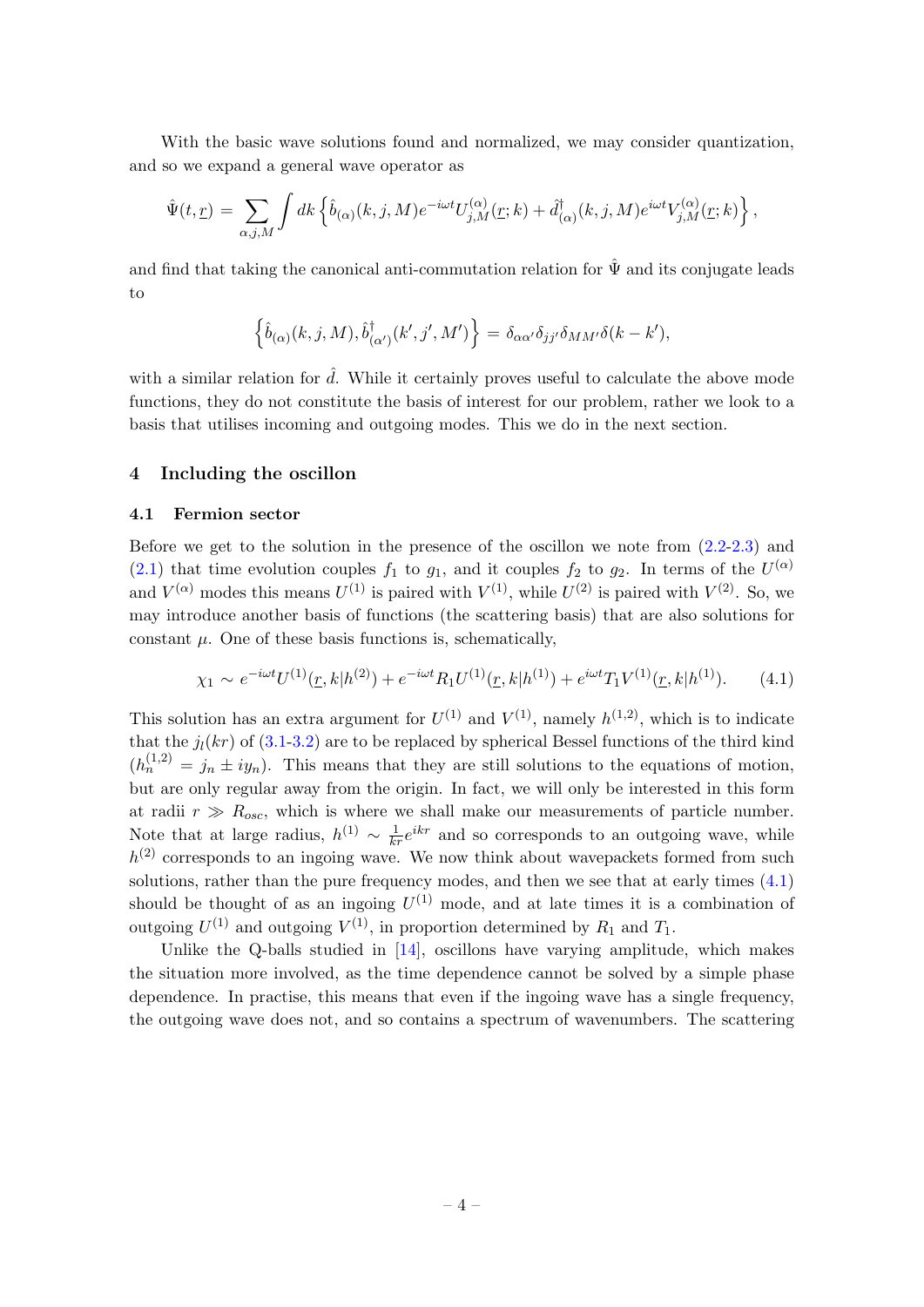basis for large radius,  $r \gg R_{osc}$ , is then

<span id="page-5-1"></span>
$$
\chi_{(\alpha)}(t, \underline{r}; k_{in}, j, M) = e^{-i\omega_{in}t} U_{j,M}^{(\alpha)}(\underline{r}; k_{in} \mid h^{(2)}) + \int dk \ e^{-i\omega t} R^{(\alpha)}(k, k_{in}) U_{j,M}^{(\alpha)}(\underline{r}; k \mid h^{(1)}) + \int dk \ e^{i\omega t} T^{(\alpha)}(k, k_{in}) V_{j,M}^{(\alpha)}(\underline{r}; k \mid h^{(1)}),
$$
\n(4.2)

$$
\zeta_{(\alpha)}(t, \underline{r}; k_{in}, j, M) = e^{i\omega_{in}t} V_{j,M}^{(\alpha)}(\underline{r}; k_{in} | h^{(2)}) \n+ \int dk \, e^{i\omega t} \tilde{R}^{(\alpha)}(k, k_{in}) V_{j,M}^{(\alpha)}(\underline{r}; k | h^{(1)}) + \int dk \, e^{-i\omega t} \tilde{T}^{(\alpha)}(k, k_{in}) U_{j,M}^{(\alpha)}(\underline{r}; k | h^{(1)}),
$$
\n(4.3)

and so we expand a general wave operator as,

<span id="page-5-0"></span>
$$
\Psi(t,\underline{r}) = \sum_{\alpha,j,M} \int dk_{in} \left\{ \hat{b}_{in(\alpha)}(k_{in},j,M)\chi_{(\alpha)}(t,\underline{r};k_{in},j,M) + \hat{d}^{\dagger}_{in(\alpha)}(k_{in},j,M)\zeta_{(\alpha)}(t,\underline{r};k_{in},j,M) \right\}.
$$
\n(4.4)

At this point it is useful to understand why the operators have been labelled with the subscript "in". Thinking about the wave operator in terms of wave packets, we have that in the far past only the incoming part of the scattering basis survives (the terms depending on  $h^{(2)}$  and so the wave operator is indeed a sum of ingoing waves, and the operators  $(d_{in}^{\dagger}), b_{in}^{\dagger}$  acquire the interpretation as creation operators for ingoing (anti-)particles.

At late times, the wave operator will be composed solely of outgoing particles, so at large radius we would write

<span id="page-5-2"></span>
$$
\Psi(t,\underline{r}) = \sum_{\alpha,j,M} \int dk \left\{ \hat{b}_{out(\alpha)}(k,j,M)e^{-i\omega t}U^{(\alpha)}_{j,M}(\underline{r};k\mid h^{(1)}) + \hat{d}^{\dagger}_{out(\alpha)}(k,j,M)e^{i\omega t}V^{(\alpha)}_{j,M}(\underline{r};k\mid h^{(1)}) \right\},\tag{4.5}
$$

and the operators  $(d_{out}^{\dagger}), b_{out}^{\dagger}$  are creation operators for outgoing (anti-)particles. However, we know what the late time, large radius form is from  $(4.4)$  and  $(4.2-4.3)$ , so we compare these (in the late time, large radius limit) with  $(4.5)$  to find

$$
\hat{b}_{out(\alpha)}(k,j,M) = \int dk_{in} \left\{ R_{(\alpha)}(k,k_{in}) \hat{b}_{in(\alpha)}(k_{in},j,M) + \tilde{T}_{(\alpha)}(k,k_{in}) \hat{d}^{\dagger}_{in(\alpha)}(k_{in},j,M) \right\},\,
$$

and a similar relation holds for  $\hat{d}_{in}$  and  $\hat{d}_{out}$ . These give the Bogoliubov transformation between asymptotic in/out creation and annihilation operators.

The number of fermions emitted by the oscillon are found by starting the system in the vacuum state  $|0\rangle$ , defined by having no incoming fermions or anti-fermions,

$$
b_{in}|0\rangle = 0, \t d_{in}|0\rangle = 0, \t(4.6)
$$

and we count the number of fermions per unit  $k$ -space at wavenumber  $k$ , at late times, by evaluating

<span id="page-5-3"></span>
$$
N_{out}(k) = \sum_{\alpha,j,M} \langle 0 | b_{out(\alpha)}^{\dagger}(k,j,M) b_{out(\alpha)}(k,j,M) | 0 \rangle,
$$
  
= 
$$
\sum_{\alpha,j} (2j+1) \int dk_{in} |\tilde{T}_{(\alpha)}(k,k_{in})|^2.
$$
 (4.7)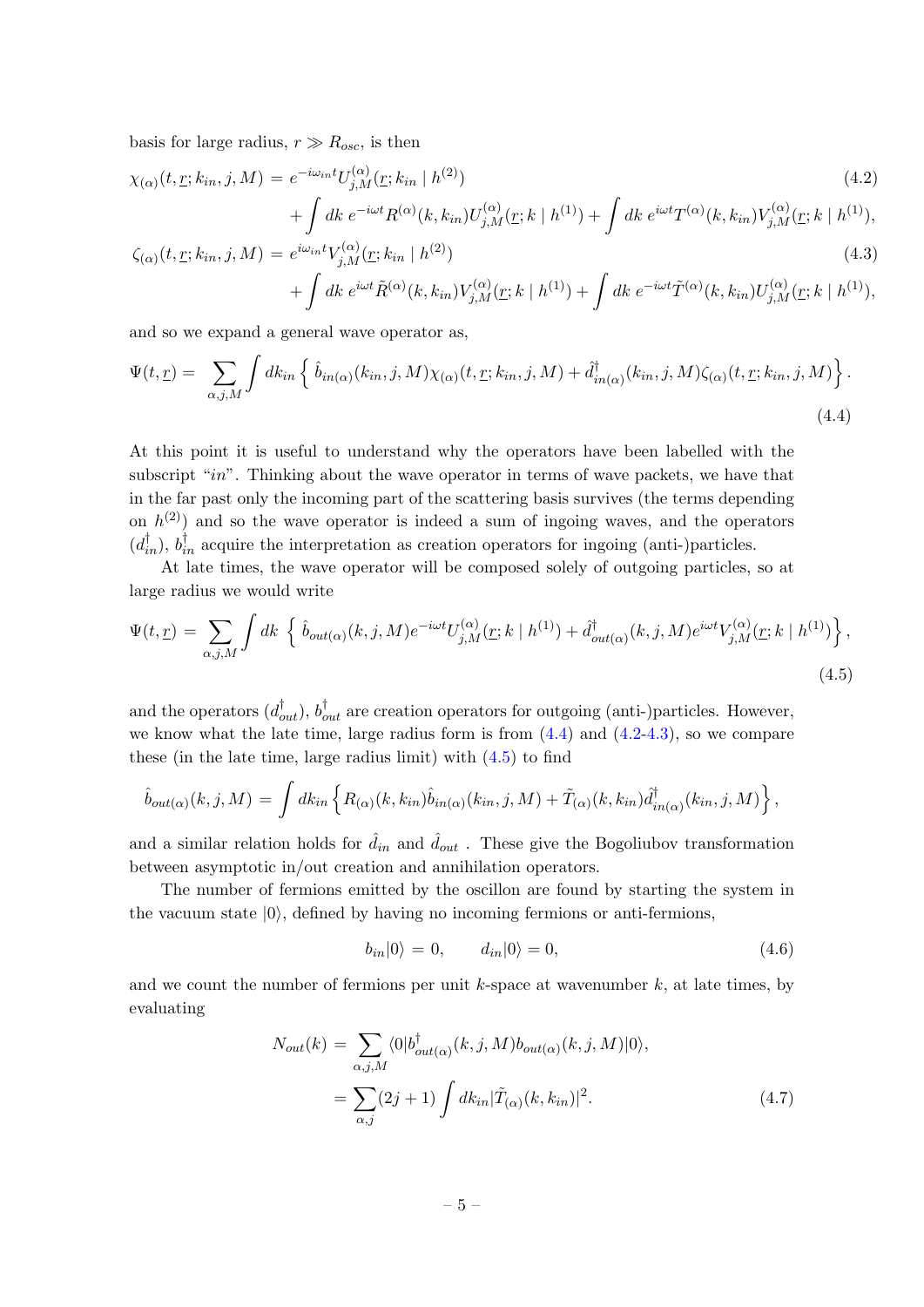This term diverges, but the divergence is to be expected as the oscillon is evolving without back-reaction and continues producing particles forever. In practise one is really interested in  $\frac{\Delta N_{out}}{\Delta \tau}$ , where  $\Delta N_{out}$  is the number of fermions produced in time interval  $\Delta \tau$ . The effort that goes into finding the rate of (anti-)particle production, therefore, amounts to determining  $(T^{(\alpha)}), \tilde{T}^{(\alpha)}$ . This is achieved by noting that in terms of the functions f and g appearing in  $(2.2-2.3)$ , we may use  $(4.2-4.3)$  along with  $(3.1-3.2)$  to find the following large radius behaviour for  $f_1(t, r)$ 

$$
f_1(t, r; k_{in}) = \frac{k_{in}\sqrt{\omega_{in} - \mu}}{\sqrt{\pi \omega_{in}}} e^{-i\omega_{in}t} h_{l_{+}}^{(2)}(k_{in}r)
$$
  
+ 
$$
\int dk \frac{k\sqrt{\omega - \mu}}{\sqrt{\pi \omega}} R^{(1)}(k, k_{in}) e^{-i\omega t} h_{l_{+}}^{(1)}(kr)
$$
  

$$
\int dk \frac{ik\sqrt{\omega + \mu}}{\sqrt{\pi \omega}} T^{(1)}(k, k_{in}) e^{i\omega t} h_{l_{+}}^{(1)}(kr),
$$
 (4.8)

with analogous results for  $f_2$ ,  $g_1$  and  $g_2$ . We see, therefore, that if we observe  $f_1$  at a given radius  $r = \rho \gg R_{osc}$ , over some time  $\Delta \tau$ , then we may perform a temporal Fourier transform  $\int dt e^{-i\Omega t} f_1(t, r = \rho; k_{in})$  to find  $T^{(1)}(K = \sqrt{\Omega^2 - \mu^2}, k_{in})$ . Having set up the formalism, we now need a condensate to create the fermions, and this we address in the next section.

#### <span id="page-6-0"></span>5 Results: flat-topped oscillons

#### <span id="page-6-1"></span>5.1 flat-topped oscillons

The scalar sector for the flat-topped oscillons is set out in App. [A,](#page-10-0) and we couple this to a fermion which has free mass  $m_0$ , via a Yukawa term  $\mathcal{L}_{Yuk} = \xi \phi \bar{\psi} \psi$ , giving an effective fermion mass of

$$
\mu = m_0 + \xi \phi. \tag{5.1}
$$

One of the important observations made in [\[10\]](#page-12-5)[\[18\]](#page-12-13) is that the production of massive fermions due to an oscillating scalar condensate can be efficient if the effective mass of the fermions goes through zero at some point during the condensate cycle; this requires  $\phi_{max} \gtrsim m_0/\xi$ . Moreover, the coherent nature of the condensate allows for fermions heavier than the scalar to be produced  $[10][18]$  $[10][18]$ .

The parameters we chose were as follows:  $\xi = 1.0, m = 0.5m_0, \lambda = 0.1, g = 4\lambda^2$ ,  $\Phi_0^2 = \Phi_c^2 - 10^{-4}$ , which leads to an oscillon of radius ~  $30m_0^{-1}$  and energy ~ 30, 200 $m_0$ , with period of oscillation  $T_{osc} \sim 13.8 m_0^{-1}$ . For the simulation of [\(2.2-2.3\)](#page-3-3), we used a lattice of 40,000 points, with a spatial step of  $dr = 0.02m_0$ , and a temporal step size of  $dt = dr/5.0$ . We should note that the mass of the scalar that forms the condensate is lower than the free mass of the fermion.

In order to evaluate the emission rate we need the Fourier transform of  $f_1$  evaluated at a fixed radius,  $\rho$ . We give an example of the mode function  $f_1(t, r = 100m_0^{-1})$  in Fig. [1.](#page-7-0) Here we see that not much happens until  $m_0 t \sim 120$ , at which point there is a burst of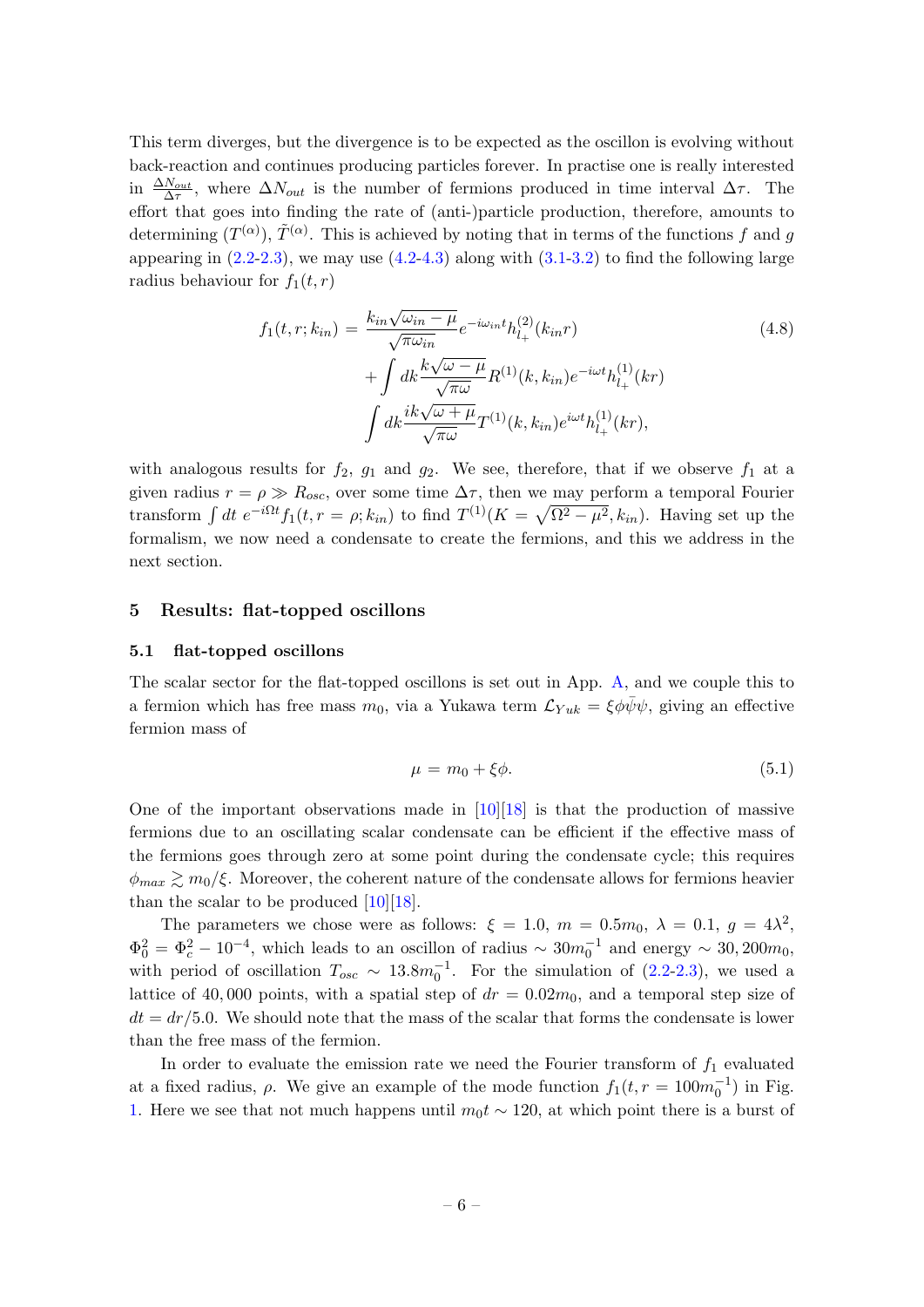<span id="page-7-0"></span>

**Figure 1**: An example of  $f_1(t, r = \rho)$  for  $j = 4\frac{1}{2}$ ,  $\rho = 100m_0^{-1}$  and  $k_{in} = m_0$  for the flat-topped oscillon. The top figure is the real part of  $f_1$  and the lower is the imaginary part.

<span id="page-7-1"></span>

**Figure 2:** A plot showing  $\frac{\Delta N(k)}{\Delta \tau}$  for the flat-topped oscillon example in the text.

activity, before settling down to a periodic motion. The burst around  $m_0 t \sim 120 \rightarrow 150$  is due to the osciillon effectively being suddenly switched on at the start of the simulation. We let this burst pass before we start taking the Fourier transform, for which we use  $180 < m<sub>0</sub>t < 680$ .

The formalism laid out above now allows us to evaluate the number of fermions per k-space interval emitted per unit time,  $\frac{\Delta N(k)}{\Delta \tau}$ , and this is shown in Fig. [2](#page-7-1) - for this example we found that the sum in [\(4.7\)](#page-5-3) had converged by  $j_{max} = 29\frac{1}{2}$ , which is what we use for the figure. The plot indicates a number of resonance peaks, consistent with the picture one has for a homogeneous condensate [\[10\]](#page-12-5). As well as the spectrum of emitted particles it is of interest to know how many fermions are emitted in total over one cycle, which may be found by performing an integral over k-space of the spectrum,

$$
\frac{\Delta N}{\Delta \tau} = \int dk \, \frac{\Delta N(k)}{\Delta \tau},\tag{5.2}
$$

and in our example yields  $\frac{\Delta N}{\Delta \tau} \simeq 50m_0$ . So, over a single cycle of duration  $T_{osc}$  our flattopped oscillon emits ∼ 690 fermions, constituting about 2% of its energy budget per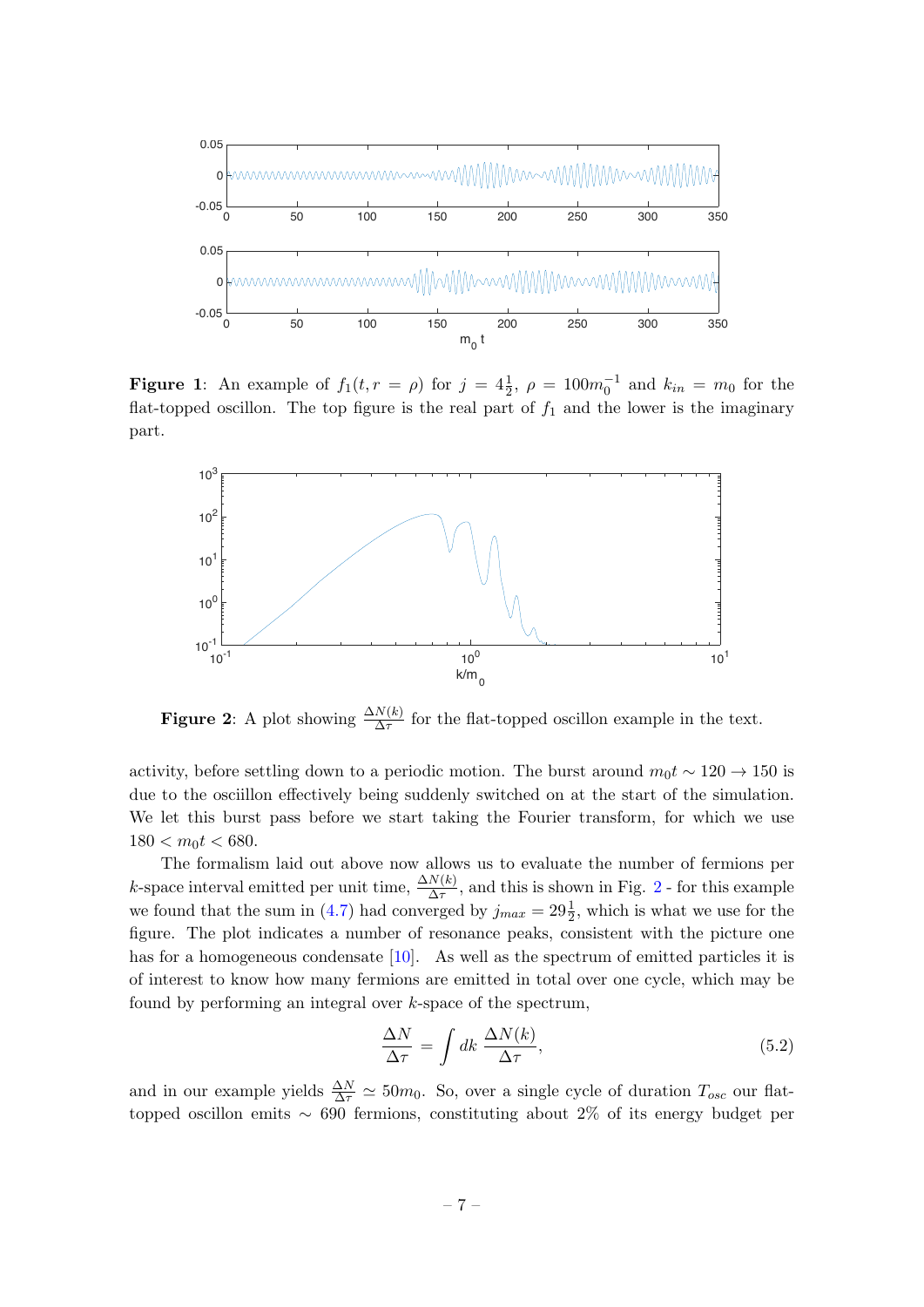<span id="page-8-0"></span>

<span id="page-8-1"></span>**Figure 3:** A plot showing  $\frac{\Delta N(k)}{\Delta \tau}$  for the Gaussian oscillon example in the text.



Figure 4: A plot showing the scalar field profiles for the flat-topped oscillon (dashed line) and the Gaussian oscillon (solid line) examples in the text. Note that they are presented with the Yukawa factor included.

cycle.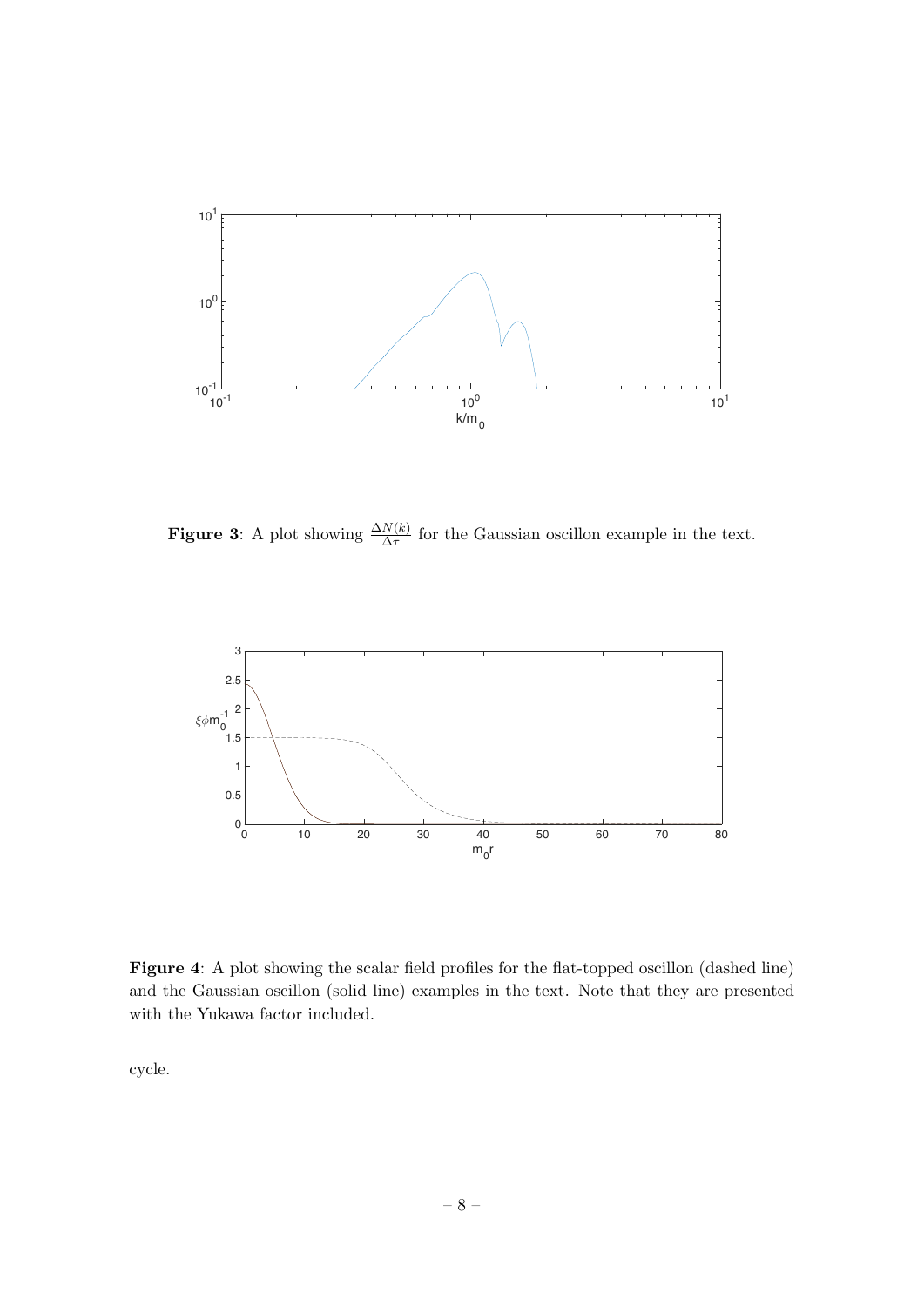## <span id="page-9-0"></span>5.2 Gaussian oscillons

The more commonly studied class of oscillons, laid out in App. [B,](#page-11-0) are those with an approximately Gaussian profile. For our simulations in this case, we take a Yukawa coupling of  $\xi = 0.1$ , with again  $m = 0.5m_0$ . The parameters given in App. [B](#page-11-0) lead to an oscillon with period  $T_{osc} \simeq 14.3 m_0^{-1}$ , core amplitude of  $A_B = 24.3 m_0$ , and radius of  $R = 6.8 m_0^{-1}$ . Numerical simulations using the same lattice parameters as for the flat-topped oscillon yields the production rate spectrum shown in Fig. [3,](#page-8-0) and the total production rate  $\frac{\Delta N}{\Delta \tau} \simeq$ 1.3m<sub>0</sub>. So, over a single cycle of duration  $T_{osc}$  our oscillon emits ~ 19 heavy fermions, constituting about 0.06% of its energy budget. Such a reduction is to be expected given that for our parameters the Gaussian oscillon is smaller than the flat-topped oscillon, as may be seem from Fig. [4.](#page-8-1) Even though this is a small fraction of the oscillon's energy, one should bear in mind that oscillons can live for many thousands of oscillations.

## <span id="page-9-1"></span>6 Conclusion and discussion

Based on the observation from preheating studies that a homogeneous oscillating scalar condensate is able to produce heavy fermions, and do so more efficiently than bosons [\[10\]](#page-12-5), we have initiated a study into the fermion production due to mini preheating regions, oscillons. The basic formalism for calculating the fermion emission was laid out, and an example given using an approximate analytic form for the oscillon solution. It was shown, by example, that despite the scalar field being lighter than the free-fermion mass, the coherent nature of the oscillon allowed fermions to be produced, and in significant numbers, given that oscillons can live for thousands of oscillations. The possibility that such oscillons could form at "low" energies and yet produce heavy fermions raises interesting questions for baryogenesis, where such heavy fermions may, for example, be heavy right-handed Majorana neutrinos. These would break the  $B - L$  symmetry of the standard model, and their decay causes a lepton asymmetry, which leads to a baryon asymmetry due to sphaleron processes. It is also amusing to consider the possibility that we may one day be able to manipulate a Higgs condensate into performing localised oscillations, thereby producing particles heavier than the scalar itself.

There are still a number of things to be done, one of which is to acquire a more complete picture of how the fermion production is affected by the oscillon's properties, such as its amplitude, size or frequency. For example, if  $\phi_{max} < m_0/\xi$  then fermion production may cease, as their effective mass would never vanish. Another important aspect is back-reaction, whereby the fermion dynamics alters the behaviour of the oscillon. This has proved an important effect in cosmological preheating, where is has been noted that neglecting back-reaction underestimates the number of fermions produced [\[12\]](#page-12-7). The fermion coupling may also change the way that oscillons form, with possible incipient fermion production happening during the formation process. This, however, will require large-scale simulations to gain a full understanding, and is something left for future studies.

Acknowledgments: We would like to thank STFC for financial support under grant ST/L000393/1.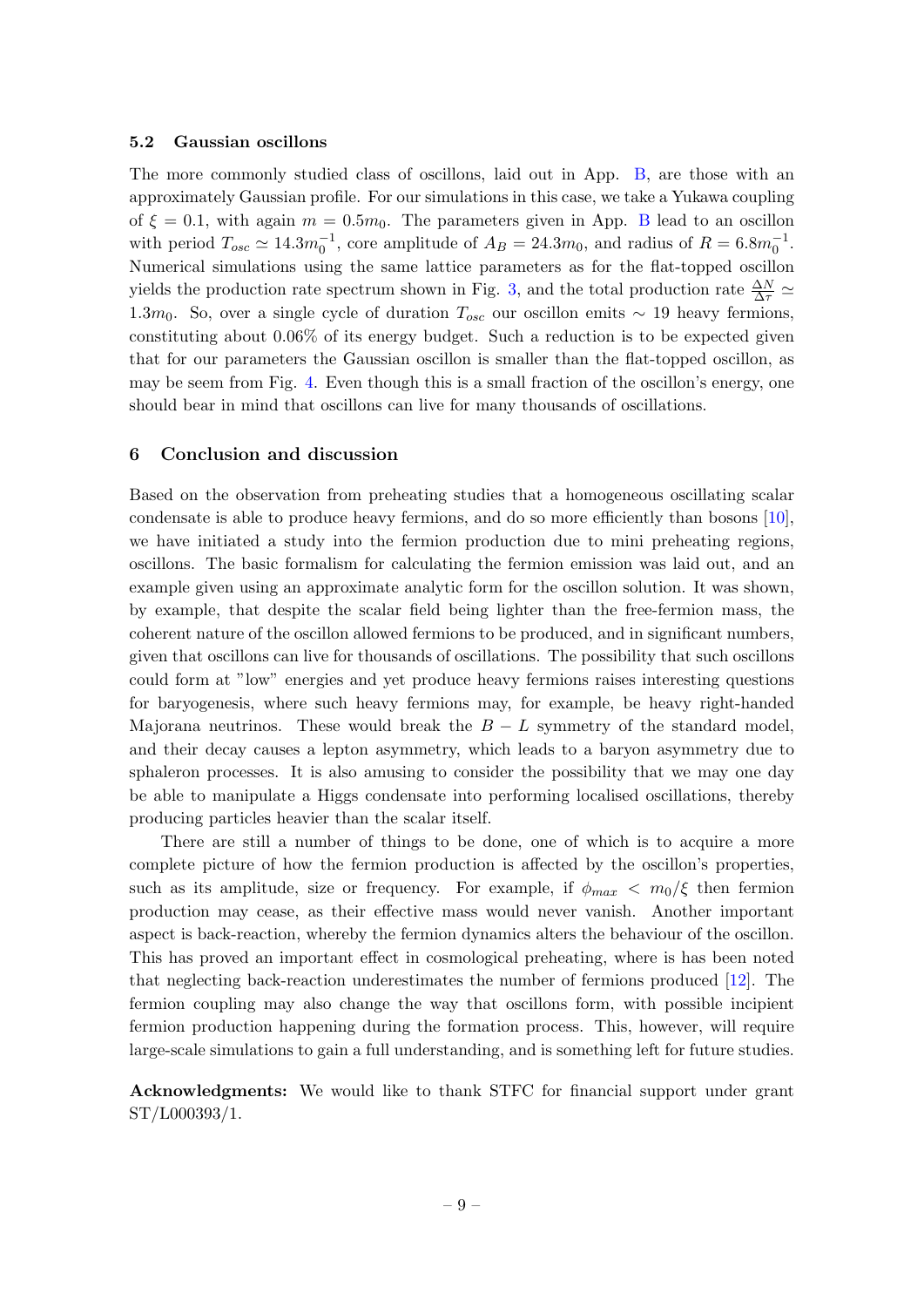#### <span id="page-10-0"></span>A Scalar sector: flat-topped oscillons

Much has been written about oscillons since their discovery [\[19\]](#page-12-14) and rediscovery [\[13\]](#page-12-8). They are localized lumps of oscillating scalar-field condensate, made quasi-stable by nonlinearities in the field equations, and may appear, for example, at phase transitions [\[20\]](#page-12-15). Due them not being perfectly stable, they radiate energy [\[21\]](#page-12-16) and have a lifetime with a significant dependence on the spatial dimension [\[22\]](#page-12-17). Ultimately, one is interested in treating the fields quantum mechanically, and results in that direction may be found in [\[23\]](#page-12-18). Their relevance to post-inflationary dynamics is examined in [\[5\]](#page-12-0), and it is found that in a large class of models that exhibit preheating, oscillons can come to dominate the energy density. In this paper we will not concern ourselves too much with the scalar sector, and will not include the back-reaction of the fermions onto the oscillon, leaving this for a future study. We shall follow [\[24\]](#page-12-19) and take an analytic profile for the oscillons of the form

$$
\phi(t,r) = \Phi_0 \sqrt{\frac{\lambda}{g}} \sqrt{\frac{1+u}{1+u \cosh(2\alpha \lambda x/\sqrt{g})}} \cos(\omega m t),
$$

which corresponds to a localized, oscillating field distribution. This profile is derived as an oscillon for the following Lagrangian density,

$$
\mathcal{L}_{scalar, flat} = -\frac{1}{2} \partial_{\mu} \phi \partial^{\mu} \phi - \frac{1}{2} m^2 \phi^2 + \frac{\lambda}{4} \phi^4 - \frac{g}{6} \phi^6, \tag{A.1}
$$

with

$$
\alpha^2 = \frac{3}{8}\Phi_0^2 - \frac{5}{24}\Phi_0^4, \ \alpha_c = \sqrt{27/160}, \omega^2 = 1 - \alpha^2 \frac{\lambda^2}{m^2 g},
$$
  

$$
u = \sqrt{1 - (\alpha/\alpha_c)^2}, \Phi_0 = \Phi_c \sqrt{1 - u}, \ \Phi_c = \sqrt{9/10}.
$$

Strictly speaking, such a solution is valid only in one spatial dimension in the limit  $g \gg \lambda/m^2$ . The precise results of fermion emission will, of course, be affected by the detailed structure of the oscillon, but we are interested in how fermions react to a generic localized oscillating lump of scalar condensate, and will leave more detailed studies for future work.

Unfortunately, the region of parameter space required for flat-topped oscillons in this model is not radiatively stable. This is seen by requiring the effective eight-point vertex, brought about by the one-loop diagram with two  $\phi^6$  vertices, to be smaller than the treelevel diagram with eight external lines (a  $\phi^4$  vertex connecting a  $\phi^6$  vertex via a propagator), and leads to a cut-off of  $\Lambda = \sqrt{\lambda/g}$ . For the analytic flat-topped solution to be valid we required  $g \gg \lambda/m^2$  or, equivalently,  $m \gg \sqrt{\lambda/g}$ , which means the scalar mass has to be above the cut-off.

However, we are only considering the behaviour of fermions in the background of such an extended object, and have not considered the scalar field as dynamical. As such, the Lagrangian that leads to the profile has no bearing on the calculation, and we are simply taking this profile as a prototype for a localized oscillating condensate, and simply consider it as an external source.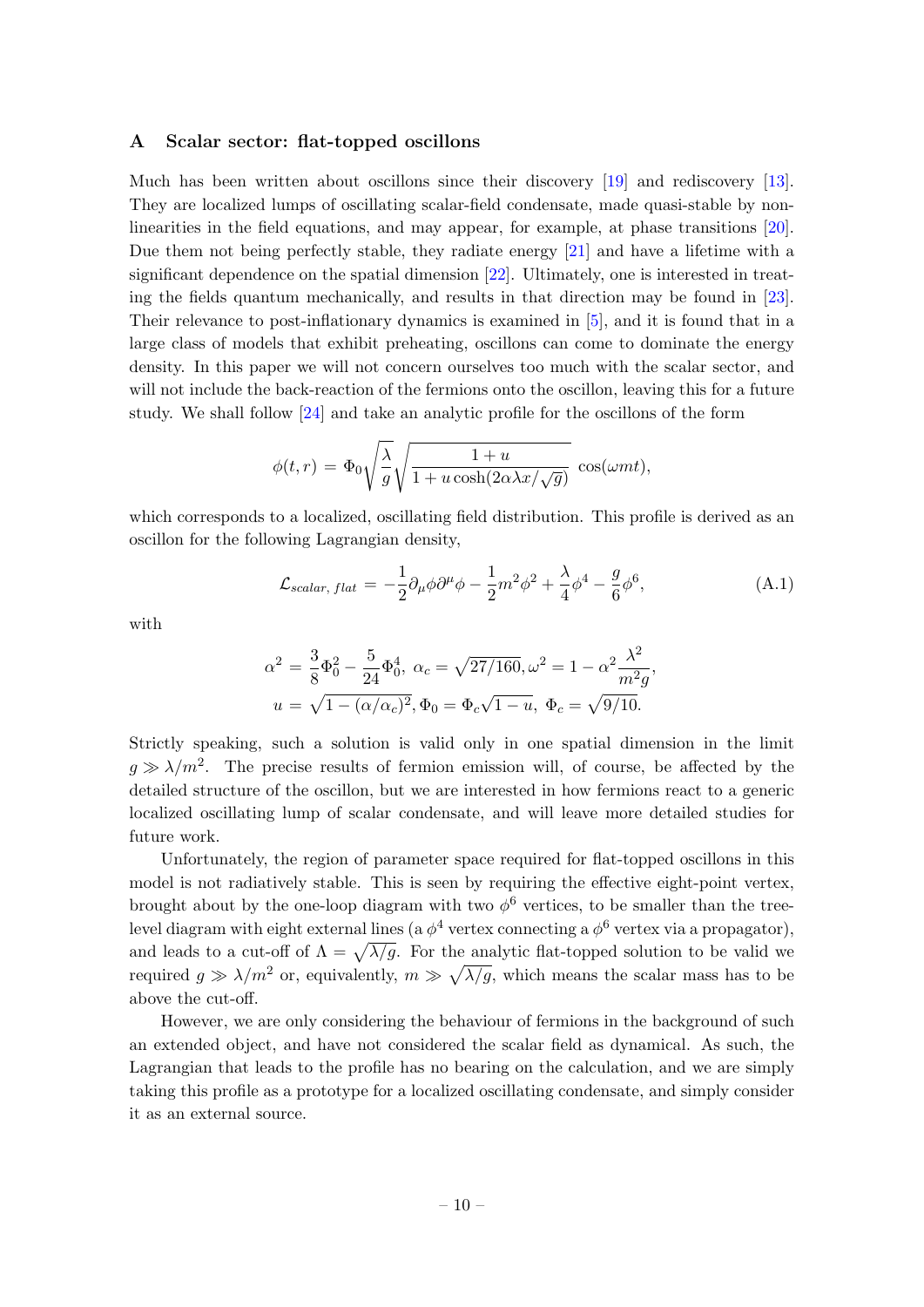#### <span id="page-11-0"></span>B Scalar sector: Gaussian oscillons

The more common class of oscillons are those with Gaussian-like profiles, and for this we may consider the following Lagrangian

$$
\mathcal{L}_{scalar, Gaussian} = -\frac{1}{2} \partial_{\mu} \phi \partial^{\mu} \phi - \frac{\lambda}{4} \left( [\phi - \eta]^2 - \eta^2 \right)^2, \tag{B.1}
$$

which is simply the familiar Mexican-hat shaped potential, shifted so that the vacua are located at  $\phi_{vac} = (0, 2\eta)$ . This model has oscillons of the approximate form [\[25\]](#page-12-20)

$$
\phi(t,r) = A_B \exp(-r^2/R^2) \cos(\omega_B t),\tag{B.2}
$$

$$
R \simeq \frac{2.42}{\sqrt{\lambda}\eta}, \quad \omega_B \simeq 1.25\sqrt{\lambda}\eta, \quad A_B \simeq 1.54\eta,
$$
 (B.3)

and the energy of such a condensate is

$$
E_{Gaussian} \simeq 41.3 \frac{\eta}{\sqrt{\lambda}}.\tag{B.4}
$$

The mass of the scalar in this model is  $m =$ √  $2\lambda\eta$ , which we fix to be half the fermion vacuum mass,  $m = \frac{1}{2}m_0$ , giving  $E_{Gaussian} \simeq \frac{41.3}{2\sqrt{2}}$  $\frac{41.3}{2\sqrt{2}\lambda}m_0$ . The coupling constant  $\lambda$  is fixed by requiring the Gaussian oscillon to have a comparable energy to the flat-topped oscillon  $(E_{flat-topped} \simeq 30, 200m_0)$ , and we take  $\lambda = 5 \times 10^{-4}$ , which is safely within the perturbative regime and leads to  $E_{Gaussian} \simeq 29,200m_0$ .

## References

- <span id="page-11-1"></span>[1] A. D. Dolgov and D. P. Kirilova, Sov. J. Nucl. Phys. 51, 172 (1990) [Yad. Fiz. 51, 273 (1990)]. J. H. Traschen and R. H. Brandenberger, Phys. Rev. D 42, 2491 (1990). L. Kofman, A. D. Linde and A. A. Starobinsky, Phys. Rev. Lett. 73, 3195 (1994). Y. Shtanov, J. H. Traschen and R. H. Brandenberger, Phys. Rev. D 51, 5438 (1995). M. Yoshimura, Prog. Theor. Phys. 94, 873 (1995). D. I. Kaiser, Phys. Rev. D 53, 1776 (1996). L. Kofman, A. D. Linde and A. A. Starobinsky, Phys. Rev. D 56, 3258 (1997). S. Y. Khlebnikov and I. I. Tkachev, Phys. Rev. Lett. 77, 219 (1996). S. Y. Khlebnikov and I. I. Tkachev, Phys. Lett. B 390, 80 (1997). S. Y. Khlebnikov and I. I. Tkachev, Phys. Rev. Lett. 79, 1607 (1997).
- <span id="page-11-2"></span>[2] S. Y. Khlebnikov and I. I. Tkachev, Phys. Rev. D 56, 653 (1997). B. Bassett, Phys. Rev. D 56, 3439 (1997). D. Tilley and R. Maartens, Class. Quant. Grav. 17, 2875 (2000). J. Garcia-Bellido and D. G. Figueroa, Phys. Rev. Lett. 98, 061302 (2007). J. F. Dufaux, A. Bergman, G. N. Felder, L. Kofman and J. P. Uzan, Phys. Rev. D 76, 123517 (2007). S. Y. Zhou, E. J. Copeland, R. Easther, H. Finkel, Z. G. Mou and P. M. Saffin, JHEP 1310, 026 (2013)
- <span id="page-11-3"></span>[3] S. Kasuya and M. Kawasaki, Phys. Rev. D 56, 7597 (1997). I. Tkachev, S. Khlebnikov, L. Kofman and A. D. Linde, Phys. Lett. B 440, 262 (1998). S. Khlebnikov, L. Kofman, A. D. Linde and I. Tkachev, Phys. Rev. Lett. 81, 2012 (1998). I. I. Tkachev, Phys. Lett. B 376, 35 (1996). L. Kofman, A. D. Linde and A. A. Starobinsky, Phys. Rev. Lett. 76, 1011 (1996).
- <span id="page-11-4"></span>[4] M. A. Amin, arXiv:1006.3075 [astro-ph.CO]. M. A. Amin, R. Easther and H. Finkel, JCAP 1012, 001 (2010).